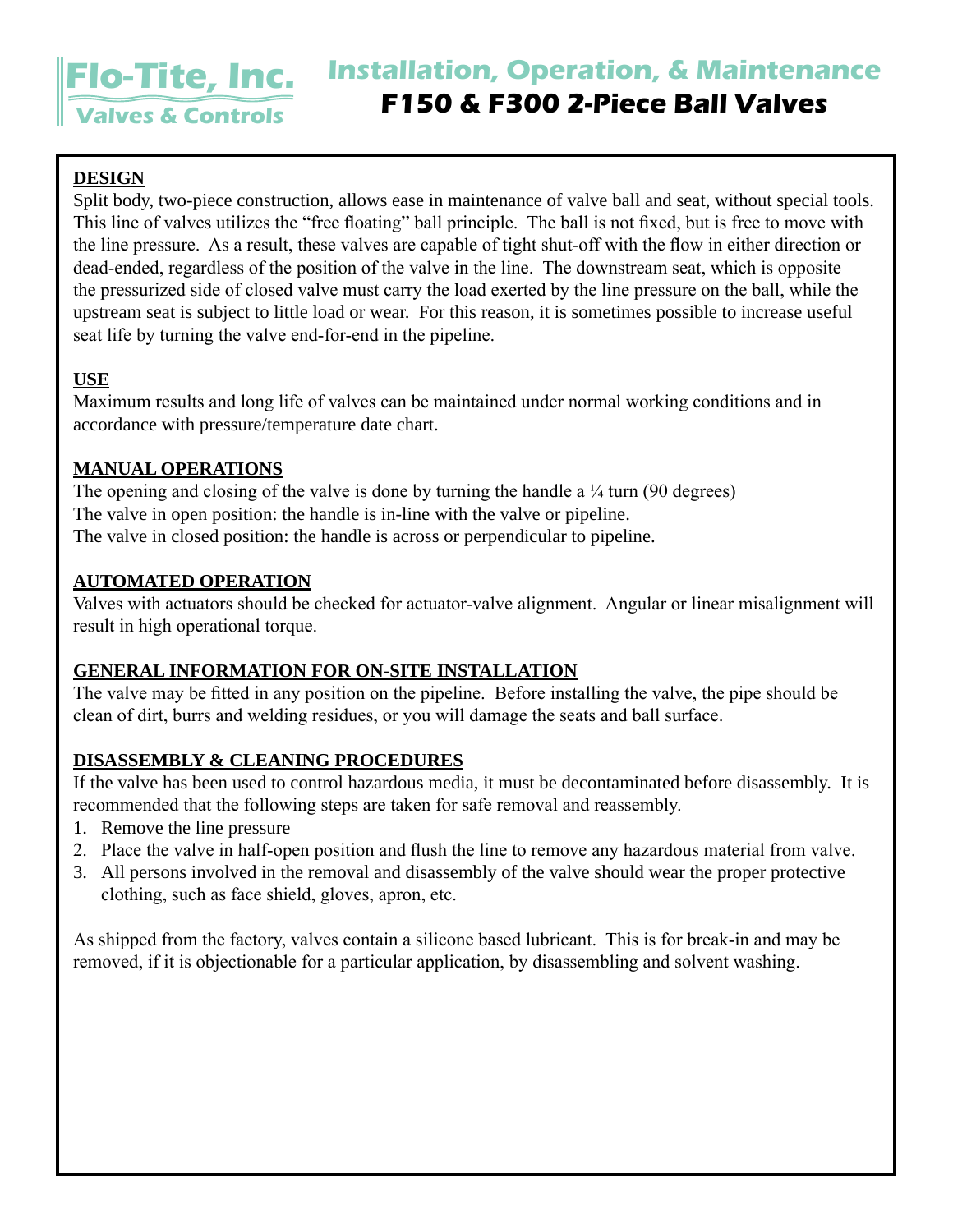**Installation, Operation, & Maintenance**

# **Flo-Tite, Inc. Valves & Controls**

## **F150 & F300 2-Piece Ball Valves**

### **DISASSEMBLY FOR SEAL & PACKING**

Stem seal leakage may be corrected without disassembly. Tighten the packing gland nuts until leakage stops. If leakage continues or valve's operating torque becomes excessive, the seals are worn and replacement will be necessary. WARNING: do not remove packing gland while line is under pressure! Begin with the valve partially open in a depressurized line.

- 1. Remove the flange bolts and nuts and lift valve from line for servicing. NOTE: care should be taken to avoid scratching or damaging serrated gasket. These valves can be heavy depending on what size you are repairing. They should be adequately supported before removal from the line has begun.
- 2. Loosen handle set screw and remove handle and stop plate. Next, remove gland nuts, gland flange and gland.
- 3. Remove body end nuts, using proper wrench size. Lift off body end. One seat should come out with body end.
- 4. Remove body seal.
- 5. To take out the ball, rotate stem so ball is in fully closed position. Lift ball from body, using a strap and lift device, if necessary. NOTE: extreme caution should be taken to avoid damage to the ball.
- 6. Take out the other seat.
- 7. Stem must be removed from inside the body. (tap on the top of stem with rubber coated tool should loosen it. The thrust washer should come out with the stem. Then remove the stem packing.)

#### **VISUAL INSPECTION**

Clean and inspect metal parts. It is not necessary to replace the ball and stem unless the seating surfaces have been damaged by abrasion or corrosion. We strongly recommend replacement of all soft parts whenever the valve is disassembled for reconditioning. This is the surest protection against subsequent leakage after valve assembly. The replacement parts can be ordered in kit form. NOTE: the valve may be assembled and operated dry where no lubricants are allowed in the system; however, a light lubricant or mating parts will aid in assembly and reduce initial opening torque. Lubricant used must be compatible with the intended line fluid.

### **ASSEMBLY**

Install one seat in the body cavity with the spherical curvature facing the ball. Install thrust washer on stem and slide the stem up through the body. Install packing and packing gland with packing gland bolts. Install stop plate, handle and handle retainer nut. Turn the handle to the CLOSED position. Line up the ball slot with stem tang and slide the ball into position. Turn the handle to the OPEN position to hold the ball in place. Install the remaining seat into body side. Put body seal gasket into shoulder counter-bore at flange in valve body. Put body end back into body and line up end flange. Because the body flange bolt pattern is different from the line flange bolt pattern, it is possible to assemble the valve such that the bolt holes in the line flanges don't line up. Be certain to align end flanges bolt holes to straddle valve center lines. NOTE: be careful not to damage body seal when putting body end into body. Install body end nuts and tighten in a "star" pattern to the torque specified below. WARNING: extreme care must be exercised during adjustment of body end nuts to make sure that complete engagement of studs with body flange is maintained. There should be at least one stud thread exposed on each side. Cycle the valve slowly, with a gentle back and forth motion to build gradually to a full quarter turn. By cycling slowly, the seat lips will assume a permanent seal shape against the ball. A fast turning motion, at this point, may cut the seats before they have a chance to form the proper seal. Test valve, if possible, prior to placing valve back into line position.